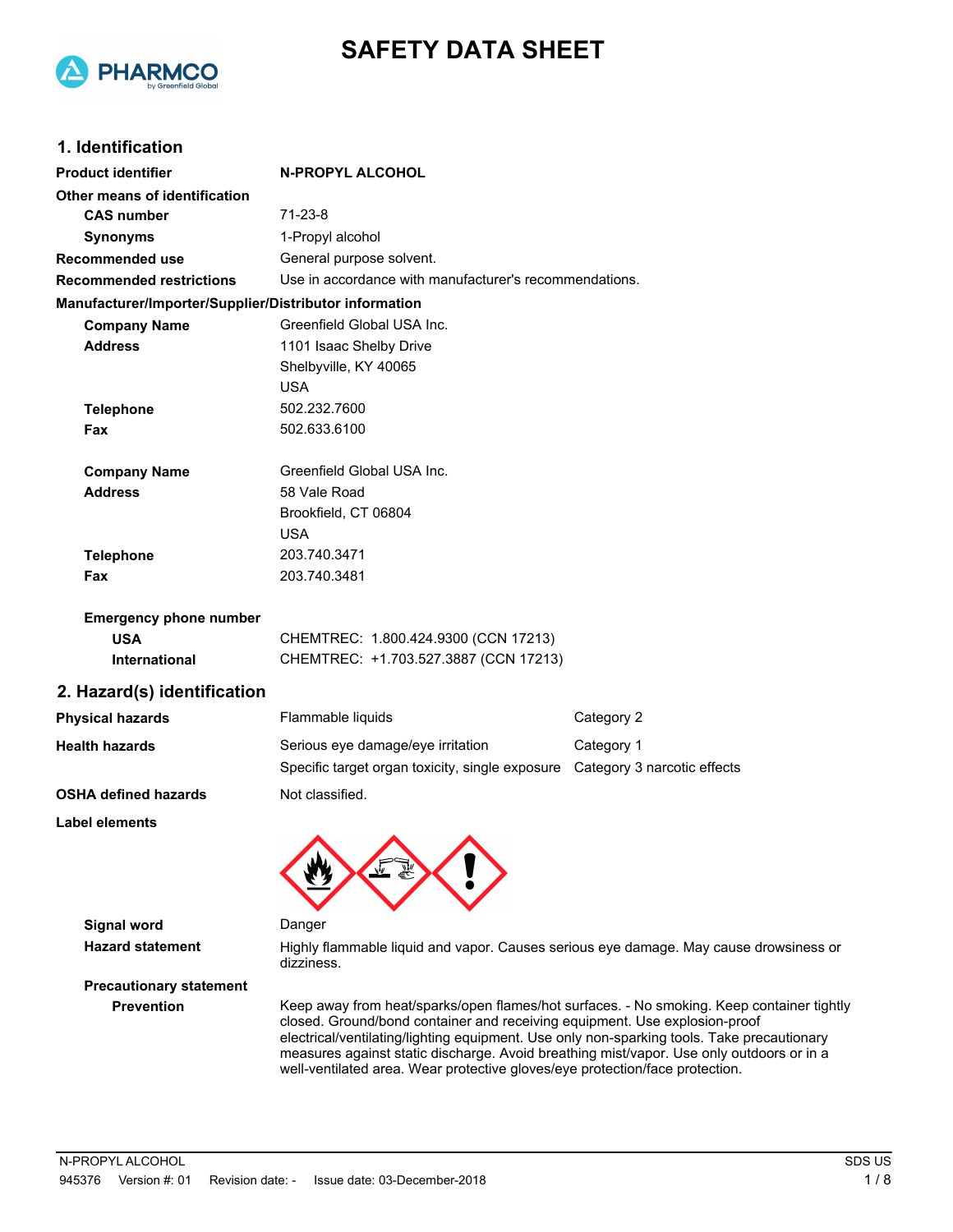| <b>Response</b>                              | If on skin (or hair): Take off immediately all contaminated clothing. Rinse skin with water/shower.<br>If inhaled: Remove person to fresh air and keep comfortable for breathing. If in eyes: Rinse<br>cautiously with water for several minutes. Remove contact lenses, if present and easy to do.<br>Continue rinsing. Immediately call a poison center/doctor. In case of fire: Use appropriate media<br>to extinguish. |
|----------------------------------------------|----------------------------------------------------------------------------------------------------------------------------------------------------------------------------------------------------------------------------------------------------------------------------------------------------------------------------------------------------------------------------------------------------------------------------|
| <b>Storage</b>                               | Keep cool. Store in a well-ventilated place. Keep container tightly closed. Store locked up.                                                                                                                                                                                                                                                                                                                               |
| <b>Disposal</b>                              | Dispose of contents/container in accordance with local/regional/national/international regulations.                                                                                                                                                                                                                                                                                                                        |
| Hazard(s) not otherwise<br>classified (HNOC) | None known.                                                                                                                                                                                                                                                                                                                                                                                                                |
| <b>Supplemental information</b>              | None.                                                                                                                                                                                                                                                                                                                                                                                                                      |

#### **3. Composition/information on ingredients**

**Substances**

| <b>Chemical name</b>                                                         | Common name and<br>synonyms                                                                                                                                                                                                                                                                                          | <b>CAS number</b>                                                       | %   |
|------------------------------------------------------------------------------|----------------------------------------------------------------------------------------------------------------------------------------------------------------------------------------------------------------------------------------------------------------------------------------------------------------------|-------------------------------------------------------------------------|-----|
| N-PROPYL ALCOHOL                                                             | 1-Propyl alcohol                                                                                                                                                                                                                                                                                                     | $71-23-8$                                                               | 100 |
| <b>Composition comments</b>                                                  |                                                                                                                                                                                                                                                                                                                      | All concentrations are in percent by weight unless otherwise indicated. |     |
| 4. First-aid measures                                                        |                                                                                                                                                                                                                                                                                                                      |                                                                         |     |
| <b>Inhalation</b>                                                            | Remove victim to fresh air and keep at rest in a position comfortable for breathing. Call a poison<br>center or doctor/physician if you feel unwell.                                                                                                                                                                 |                                                                         |     |
| <b>Skin contact</b>                                                          | Take off immediately all contaminated clothing. Rinse skin with water/shower. Get medical<br>attention if irritation develops and persists.                                                                                                                                                                          |                                                                         |     |
| Eye contact                                                                  | Immediately flush eyes with plenty of water for at least 15 minutes. Remove contact lenses, if<br>present and easy to do. Continue rinsing. Get medical attention immediately.                                                                                                                                       |                                                                         |     |
| Ingestion                                                                    | Rinse mouth. Get medical attention if symptoms occur.                                                                                                                                                                                                                                                                |                                                                         |     |
| <b>Most important</b><br>symptoms/effects, acute and<br>delayed              | May cause drowsiness and dizziness. Headache. Nausea, vomiting. Diarrhea. Severe eye<br>irritation. Symptoms may include stinging, tearing, redness, swelling, and blurred vision.<br>Permanent eye damage including blindness could result.                                                                         |                                                                         |     |
| Indication of immediate<br>medical attention and special<br>treatment needed | Provide general supportive measures and treat symptomatically. Thermal burns: Flush with water<br>immediately. While flushing, remove clothes which do not adhere to affected area. Call an<br>ambulance. Continue flushing during transport to hospital. Keep victim under observation.<br>Symptoms may be delayed. |                                                                         |     |
| <b>General information</b>                                                   | Take off all contaminated clothing immediately. Ensure that medical personnel are aware of the<br>material(s) involved, and take precautions to protect themselves. Wash contaminated clothing<br>before reuse. Show this safety data sheet to the doctor in attendance.                                             |                                                                         |     |
| 5. Fire-fighting measures                                                    |                                                                                                                                                                                                                                                                                                                      |                                                                         |     |
| Suitable extinguishing media                                                 | Water fog. Alcohol resistant foam. Dry chemical powder. Carbon dioxide (CO2).                                                                                                                                                                                                                                        |                                                                         |     |
| Unsuitable extinguishing<br>media                                            | Do not use water jet as an extinguisher, as this will spread the fire.                                                                                                                                                                                                                                               |                                                                         |     |
| Specific hazards arising from<br>the chemical                                | Vapors may form explosive mixtures with air. Vapors may travel considerable distance to a source<br>of ignition and flash back. During fire, gases hazardous to health may be formed. Combustion<br>products may include: carbon oxides.                                                                             |                                                                         |     |
| Special protective equipment<br>and precautions for firefighters             | Self-contained breathing apparatus and full protective clothing must be worn in case of fire.                                                                                                                                                                                                                        |                                                                         |     |
| <b>Fire fighting</b><br>equipment/instructions                               | In case of fire and/or explosion do not breathe fumes. Move containers from fire area if you can do<br>so without risk. Use water spray to keep fire-exposed containers cool.                                                                                                                                        |                                                                         |     |
| <b>Specific methods</b>                                                      | Use standard firefighting procedures and consider the hazards of other involved materials.                                                                                                                                                                                                                           |                                                                         |     |
| <b>General fire hazards</b>                                                  | Highly flammable liquid and vapor.                                                                                                                                                                                                                                                                                   |                                                                         |     |

#### **6. Accidental release measures**

Keep unnecessary personnel away. Keep people away from and upwind of spill/leak. Eliminate all ignition sources (no smoking, flares, sparks, or flames in immediate area). Wear appropriate protective equipment and clothing during clean-up. Avoid breathing mist/vapor. Do not touch damaged containers or spilled material unless wearing appropriate protective clothing. Ventilate closed spaces before entering them. Local authorities should be advised if significant spillages cannot be contained. For personal protection, see section 8 of the SDS. **Personal precautions, protective equipment and emergency procedures**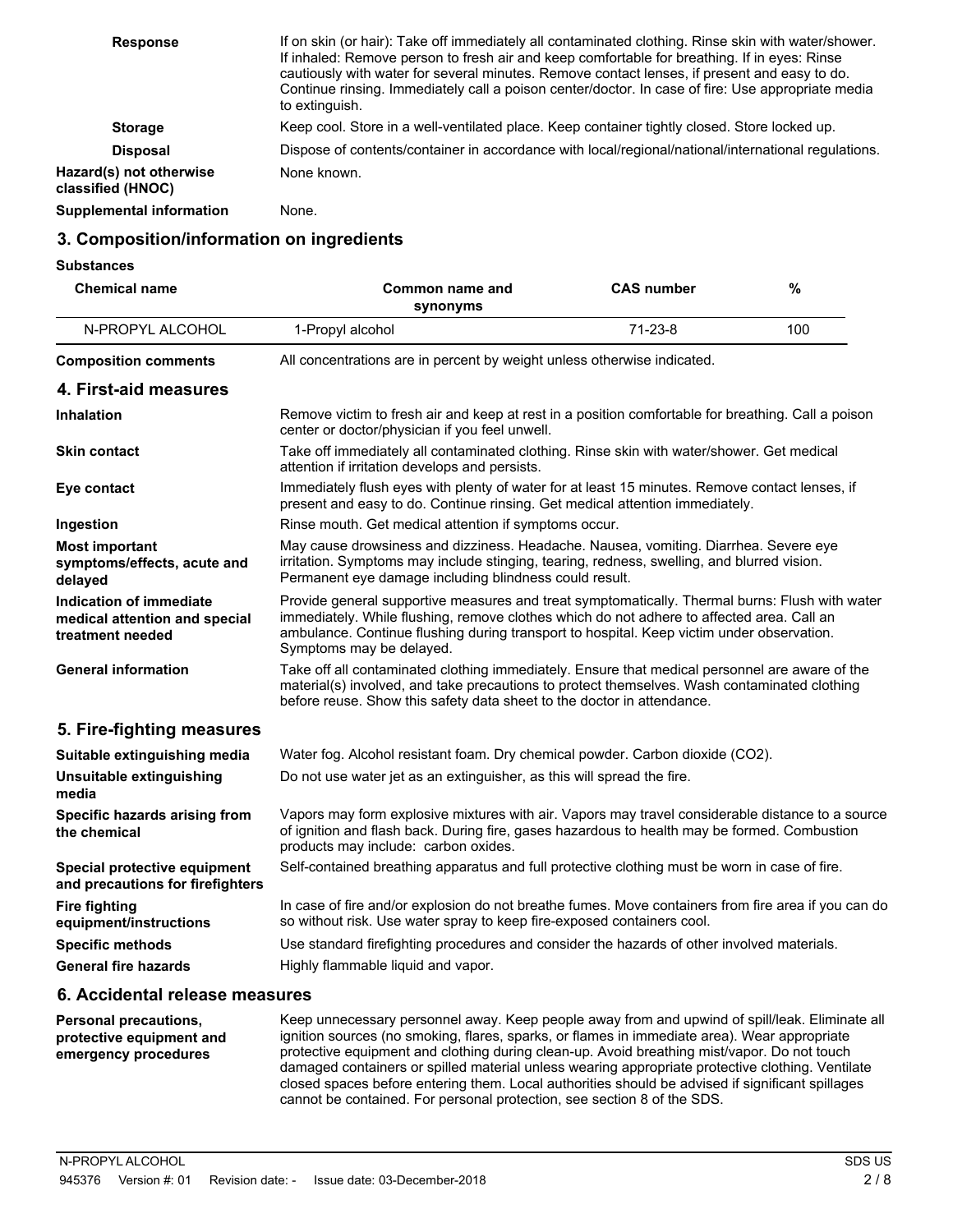| <b>Methods and materials for</b><br>containment and cleaning up | Use water spray to reduce vapors or divert vapor cloud drift. Eliminate all ignition sources (no<br>smoking, flares, sparks, or flames in immediate area). Keep combustibles (wood, paper, oil, etc.)<br>away from spilled material. Take precautionary measures against static discharge. Use only<br>non-sparking tools. The product is completely soluble in water.                                                                                                                                                                                                                                          |
|-----------------------------------------------------------------|-----------------------------------------------------------------------------------------------------------------------------------------------------------------------------------------------------------------------------------------------------------------------------------------------------------------------------------------------------------------------------------------------------------------------------------------------------------------------------------------------------------------------------------------------------------------------------------------------------------------|
|                                                                 | Large Spills: Stop the flow of material, if this is without risk. Dike the spilled material, where this is<br>possible. Use a non-combustible material like vermiculite, sand or earth to soak up the product<br>and place into a container for later disposal. Following product recovery, flush area with water.                                                                                                                                                                                                                                                                                              |
|                                                                 | Small Spills: Absorb with earth, sand or other non-combustible material and transfer to containers<br>for later disposal. Wipe up with absorbent material (e.g. cloth, fleece). Clean surface thoroughly to<br>remove residual contamination.                                                                                                                                                                                                                                                                                                                                                                   |
|                                                                 | Never return spills to original containers for re-use. For waste disposal, see section 13 of the SDS.                                                                                                                                                                                                                                                                                                                                                                                                                                                                                                           |
| <b>Environmental precautions</b>                                | Avoid discharge into drains, water courses or onto the ground.                                                                                                                                                                                                                                                                                                                                                                                                                                                                                                                                                  |
| 7. Handling and storage                                         |                                                                                                                                                                                                                                                                                                                                                                                                                                                                                                                                                                                                                 |
| <b>Precautions for safe handling</b>                            | Do not handle, store or open near an open flame, sources of heat or sources of ignition. Protect<br>material from direct sunlight. When using do not smoke. Explosion-proof general and local exhaust<br>ventilation. Take precautionary measures against static discharges. Do not breathe mist or vapor.<br>All equipment used when handling the product must be grounded. Use non-sparking tools and<br>explosion-proof equipment. Do not get this material in contact with eyes. Avoid prolonged<br>exposure. Wear appropriate personal protective equipment. Observe good industrial hygiene<br>practices. |
| Conditions for safe storage,<br>including any incompatibilities | Store locked up. Keep away from heat, sparks and open flame. Prevent electrostatic charge<br>build-up by using common bonding and grounding techniques. Store in a cool, dry place out of<br>direct sunlight. Store in tightly closed container. Store in a well-ventilated place. Keep in an area<br>equipped with sprinklers. Store away from incompatible materials (see Section 10 of the SDS).                                                                                                                                                                                                             |

## **8. Exposure controls/personal protection**

#### **Occupational exposure limits**

| <b>Material</b>                        | US. OSHA Table Z-1 Limits for Air Contaminants (29 CFR 1910.1000)<br><b>Type</b> | Value                                                                                                                                                                                                                                                                                                                                                                                                                                                                   |
|----------------------------------------|----------------------------------------------------------------------------------|-------------------------------------------------------------------------------------------------------------------------------------------------------------------------------------------------------------------------------------------------------------------------------------------------------------------------------------------------------------------------------------------------------------------------------------------------------------------------|
| N-PROPYL ALCOHOL<br>$(CAS 71-23-8)$    | PEL                                                                              | 500 mg/m3                                                                                                                                                                                                                                                                                                                                                                                                                                                               |
|                                        |                                                                                  | 200 ppm                                                                                                                                                                                                                                                                                                                                                                                                                                                                 |
| US. ACGIH Threshold Limit Values       |                                                                                  |                                                                                                                                                                                                                                                                                                                                                                                                                                                                         |
| <b>Material</b>                        | <b>Type</b>                                                                      | <b>Value</b>                                                                                                                                                                                                                                                                                                                                                                                                                                                            |
| N-PROPYL ALCOHOL<br>$(CAS 71-23-8)$    | <b>TWA</b>                                                                       | $100$ ppm                                                                                                                                                                                                                                                                                                                                                                                                                                                               |
|                                        | US. NIOSH: Pocket Guide to Chemical Hazards                                      |                                                                                                                                                                                                                                                                                                                                                                                                                                                                         |
| <b>Material</b>                        | <b>Type</b>                                                                      | Value                                                                                                                                                                                                                                                                                                                                                                                                                                                                   |
| N-PROPYL ALCOHOL<br>$(CAS 71-23-8)$    | <b>STEL</b>                                                                      | 625 mg/m3                                                                                                                                                                                                                                                                                                                                                                                                                                                               |
|                                        |                                                                                  | $250$ ppm                                                                                                                                                                                                                                                                                                                                                                                                                                                               |
|                                        | <b>TWA</b>                                                                       | 500 mg/m3                                                                                                                                                                                                                                                                                                                                                                                                                                                               |
|                                        |                                                                                  | 200 ppm                                                                                                                                                                                                                                                                                                                                                                                                                                                                 |
| <b>Biological limit values</b>         |                                                                                  | No biological exposure limits noted for the ingredient(s).                                                                                                                                                                                                                                                                                                                                                                                                              |
| <b>Exposure quidelines</b>             |                                                                                  |                                                                                                                                                                                                                                                                                                                                                                                                                                                                         |
| US - California OELs: Skin designation |                                                                                  |                                                                                                                                                                                                                                                                                                                                                                                                                                                                         |
| N-PROPYL ALCOHOL (CAS 71-23-8)         | US - Minnesota Haz Subs: Skin designation applies                                | Can be absorbed through the skin.                                                                                                                                                                                                                                                                                                                                                                                                                                       |
| N-PROPYL ALCOHOL (CAS 71-23-8)         | US. NIOSH: Pocket Guide to Chemical Hazards                                      | Skin designation applies.                                                                                                                                                                                                                                                                                                                                                                                                                                               |
| N-PROPYL ALCOHOL (CAS 71-23-8)         |                                                                                  | Can be absorbed through the skin.                                                                                                                                                                                                                                                                                                                                                                                                                                       |
| Appropriate engineering<br>controls    |                                                                                  | Explosion-proof general and local exhaust ventilation. Good general ventilation should be used.<br>Ventilation rates should be matched to conditions. If applicable, use process enclosures, local<br>exhaust ventilation, or other engineering controls to maintain airborne levels below recommended<br>exposure limits. If exposure limits have not been established, maintain airborne levels to an<br>acceptable level. Provide eyewash station and safety shower. |

N-PROPYLALCOHOL SDS US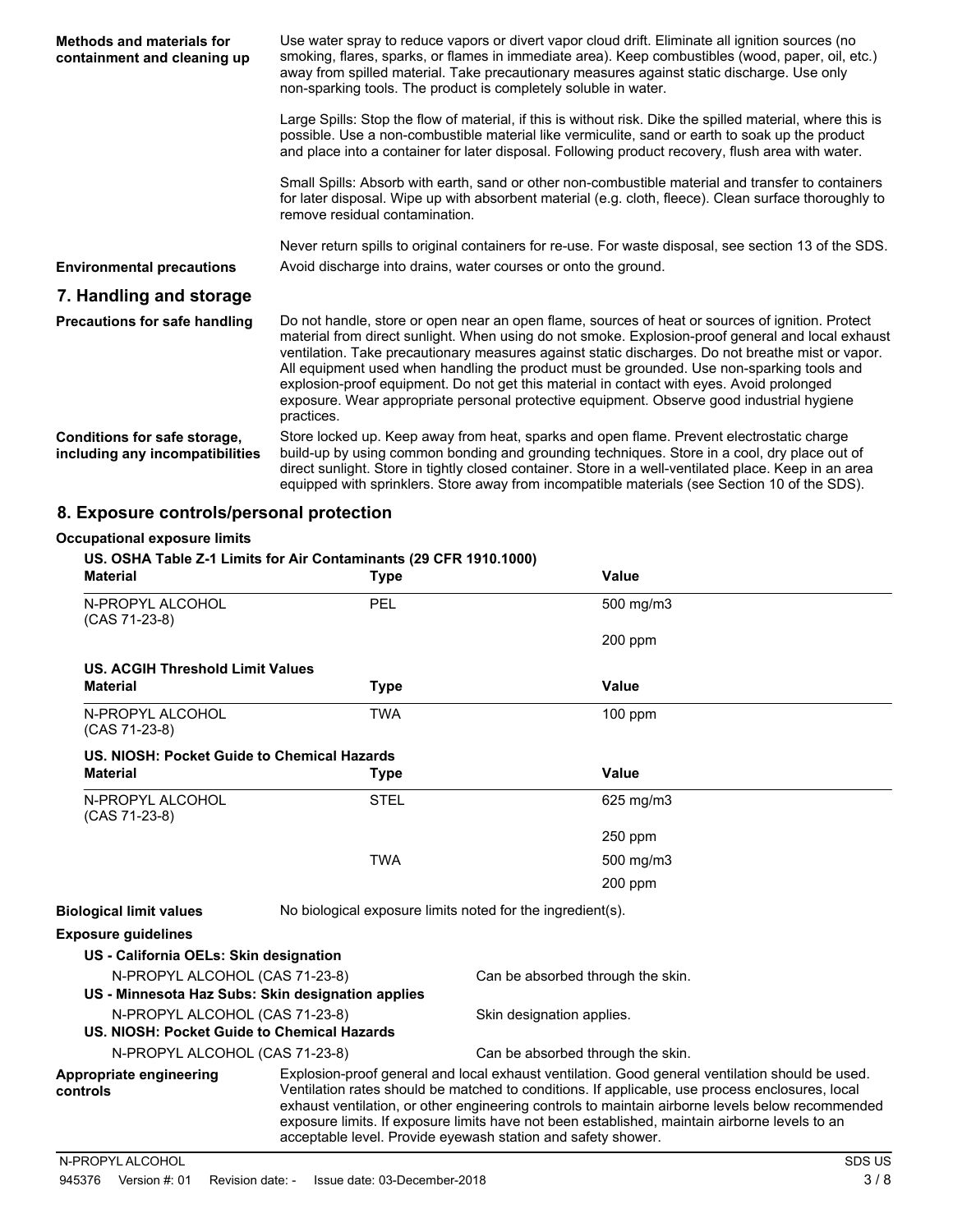|                                   | Individual protection measures, such as personal protective equipment                                                                                                                                                                                     |  |
|-----------------------------------|-----------------------------------------------------------------------------------------------------------------------------------------------------------------------------------------------------------------------------------------------------------|--|
| <b>Eye/face protection</b>        | Chemical goggles are recommended.                                                                                                                                                                                                                         |  |
| <b>Skin protection</b>            |                                                                                                                                                                                                                                                           |  |
| <b>Hand protection</b>            | Wear appropriate chemical resistant gloves. Suitable gloves can be recommended by the glove<br>supplier. Be aware that the liquid may penetrate the gloves. Frequent change is advisable.                                                                 |  |
| <b>Skin protection</b>            |                                                                                                                                                                                                                                                           |  |
| Other                             | Wear appropriate chemical resistant clothing.                                                                                                                                                                                                             |  |
| <b>Respiratory protection</b>     | If engineering controls do not maintain airborne concentrations below recommended exposure<br>limits (where applicable) or to an acceptable level (in countries where exposure limits have not<br>been established), an approved respirator must be worn. |  |
| <b>Thermal hazards</b>            | Wear appropriate thermal protective clothing, when necessary.                                                                                                                                                                                             |  |
| General hygiene<br>considerations | When using do not smoke. Always observe good personal hygiene measures, such as washing<br>after handling the material and before eating, drinking, and/or smoking. Routinely wash work<br>clothing and protective equipment to remove contaminants.      |  |

## **9. Physical and chemical properties**

| <b>Appearance</b>                                 |                             |
|---------------------------------------------------|-----------------------------|
| <b>Physical state</b>                             | Liquid.                     |
| Form                                              | Liquid.                     |
| Color                                             | Clear. Colorless.           |
| Odor                                              | Not available.              |
| <b>Odor threshold</b>                             | Not available.              |
| рH                                                | Not available.              |
| Melting point/freezing point                      | -197.5 °F (-127.5 °C)       |
| Initial boiling point and boiling<br>range        | 206.6 °F (97 °C)            |
| <b>Flash point</b>                                | 75.2 °F (24.0 °C)           |
| <b>Evaporation rate</b>                           | Not available.              |
| Flammability (solid, gas)                         | Not applicable.             |
| Upper/lower flammability or explosive limits      |                             |
| <b>Flammability limit - lower</b><br>(%)          | $2.1 \%$ v/v                |
| <b>Flammability limit - upper</b><br>(%)          | 13.5 % v/v                  |
| Vapor pressure                                    | 28.2 hPa                    |
| Vapor pressure temp.                              | 77 °F (25 °C)               |
| Vapor density                                     | 2.1                         |
| <b>Relative density</b>                           | Not available.              |
| Solubility(ies)                                   |                             |
| Solubility (water)                                | completely miscible         |
| <b>Partition coefficient</b><br>(n-octanol/water) | 0.2 log Pow (77 °F (25 °C)) |
| Auto-ignition temperature                         | 752 °F (400 °C)             |
| <b>Decomposition temperature</b>                  | Not available.              |
| <b>Viscosity</b>                                  | Not available.              |
| <b>Other information</b>                          |                             |
| <b>Density</b>                                    | 0.80 g/cm3 (68 °F (20 °C))  |
| <b>Dynamic viscosity</b>                          | 2.3 mPa.s (68 °F (20 °C))   |
| <b>Explosive properties</b>                       | Not explosive.              |
| <b>Molecular formula</b>                          | $C3-H8-O$                   |
| Molecular weight                                  | 60.1 g/mol                  |
| <b>Oxidizing properties</b>                       | Not oxidizing.              |
| <b>VOC</b>                                        | 100 %                       |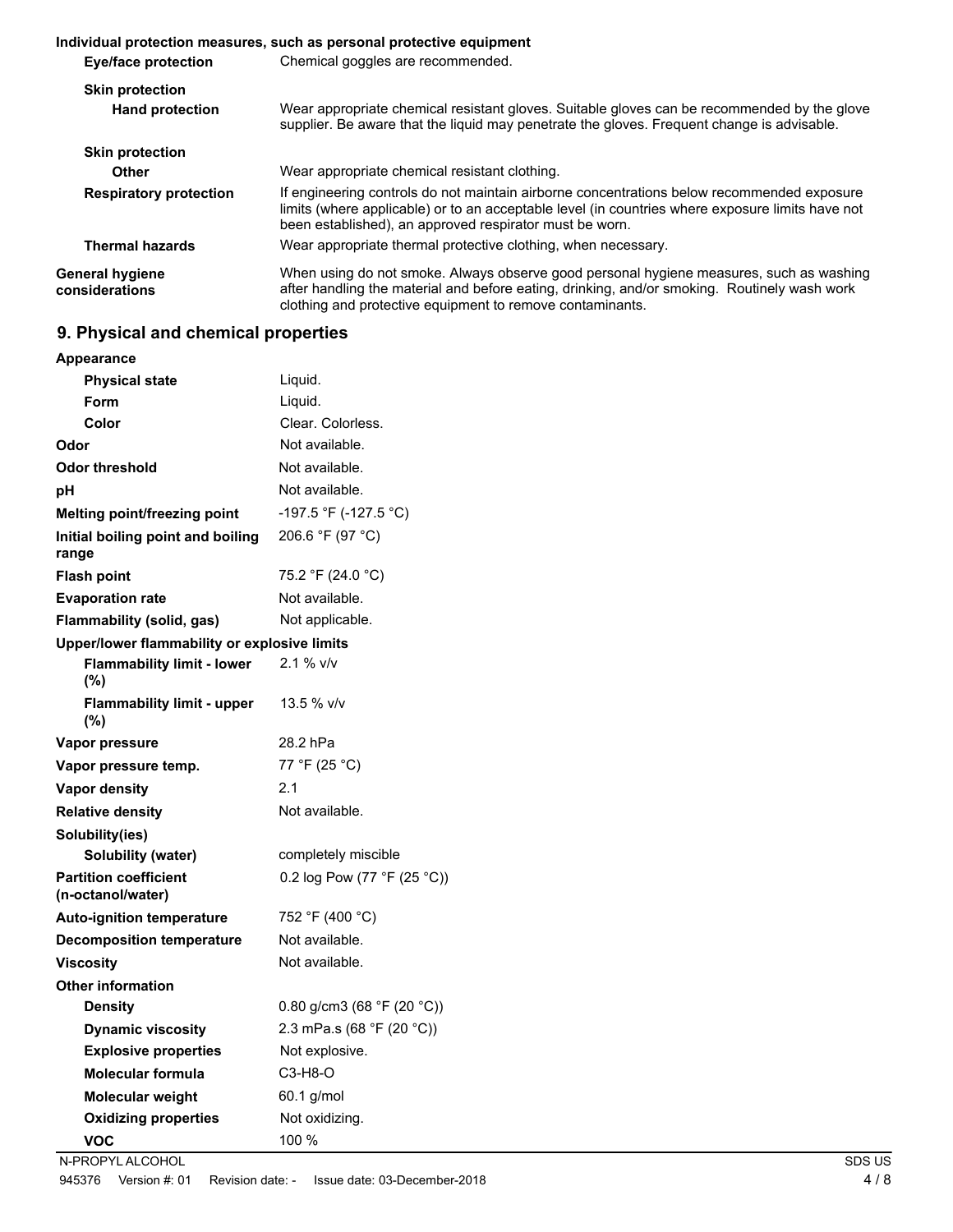#### **10. Stability and reactivity**

| <b>Reactivity</b>                            | The product is stable and non-reactive under normal conditions of use, storage and transport.                                                                            |  |
|----------------------------------------------|--------------------------------------------------------------------------------------------------------------------------------------------------------------------------|--|
| <b>Chemical stability</b>                    | Material is stable under normal conditions.                                                                                                                              |  |
| <b>Possibility of hazardous</b><br>reactions | Hazardous polymerization does not occur.                                                                                                                                 |  |
| <b>Conditions to avoid</b>                   | Keep away from heat, hot surfaces, sparks, open flames and other ignition sources. Avoid<br>temperatures exceeding the flash point. Contact with incompatible materials. |  |
| Incompatible materials                       | Strong oxidizing agents.                                                                                                                                                 |  |
| <b>Hazardous decomposition</b><br>products   | No hazardous decomposition products are known.                                                                                                                           |  |

## **11. Toxicological information**

#### **Information on likely routes of exposure**

| <b>Inhalation</b>                                                                  | May cause drowsiness and dizziness. Headache. Nausea, vomiting. Prolonged inhalation may be<br>harmful.                                                                                                                                      |
|------------------------------------------------------------------------------------|----------------------------------------------------------------------------------------------------------------------------------------------------------------------------------------------------------------------------------------------|
| <b>Skin contact</b>                                                                | May be harmful if absorbed through skin.                                                                                                                                                                                                     |
| Eye contact                                                                        | Causes serious eye damage.                                                                                                                                                                                                                   |
| Ingestion                                                                          | May be harmful if swallowed.                                                                                                                                                                                                                 |
| Symptoms related to the<br>physical, chemical and<br>toxicological characteristics | May cause drowsiness and dizziness. Headache. Nausea, vomiting. Diarrhea. Severe eye<br>irritation. Symptoms may include stinging, tearing, redness, swelling, and blurred vision.<br>Permanent eye damage including blindness could result. |

#### **Information on toxicological effects**

Acute toxicity **May be harmful if swallowed. May be harmful if absorbed through skin.** 

| <b>Product</b>                                        | <b>Species</b>                                                                                                      | <b>Test Results</b>                                                          |  |
|-------------------------------------------------------|---------------------------------------------------------------------------------------------------------------------|------------------------------------------------------------------------------|--|
| N-PROPYL ALCOHOL (CAS 71-23-8)                        |                                                                                                                     |                                                                              |  |
| <b>Acute</b>                                          |                                                                                                                     |                                                                              |  |
| <b>Dermal</b>                                         |                                                                                                                     |                                                                              |  |
| LD50                                                  | Rabbit                                                                                                              | 4052 mg/kg                                                                   |  |
| <b>Inhalation</b>                                     |                                                                                                                     |                                                                              |  |
| Vapor                                                 |                                                                                                                     |                                                                              |  |
| LD50                                                  | Rat                                                                                                                 | 42 mg/l, 4 hours                                                             |  |
| Oral                                                  |                                                                                                                     |                                                                              |  |
| LD50                                                  | Rat                                                                                                                 | > 2000 mg/kg                                                                 |  |
| <b>Skin corrosion/irritation</b>                      |                                                                                                                     | Prolonged skin contact may cause temporary irritation.                       |  |
| Serious eye damage/eye<br>irritation                  |                                                                                                                     | Causes serious eye damage.                                                   |  |
| Respiratory or skin sensitization                     |                                                                                                                     |                                                                              |  |
| <b>Respiratory sensitization</b>                      | Not a respiratory sensitizer.                                                                                       |                                                                              |  |
| <b>Skin sensitization</b>                             | This product is not expected to cause skin sensitization.                                                           |                                                                              |  |
| Germ cell mutagenicity                                | No data available to indicate product or any components present at greater than 0.1% are<br>mutagenic or genotoxic. |                                                                              |  |
| Carcinogenicity                                       | Not classifiable as to carcinogenicity to humans.                                                                   |                                                                              |  |
|                                                       | <b>IARC Monographs. Overall Evaluation of Carcinogenicity</b>                                                       |                                                                              |  |
| Not listed.                                           |                                                                                                                     |                                                                              |  |
| <b>NTP Report on Carcinogens</b>                      |                                                                                                                     |                                                                              |  |
| Not listed.                                           |                                                                                                                     |                                                                              |  |
| Not regulated.                                        | OSHA Specifically Regulated Substances (29 CFR 1910.1001-1053)                                                      |                                                                              |  |
| <b>Reproductive toxicity</b>                          |                                                                                                                     | This product is not expected to cause reproductive or developmental effects. |  |
| Specific target organ toxicity -                      | May cause drowsiness and dizziness.                                                                                 |                                                                              |  |
| single exposure                                       |                                                                                                                     |                                                                              |  |
| Specific target organ toxicity -<br>repeated exposure | Not classified.                                                                                                     |                                                                              |  |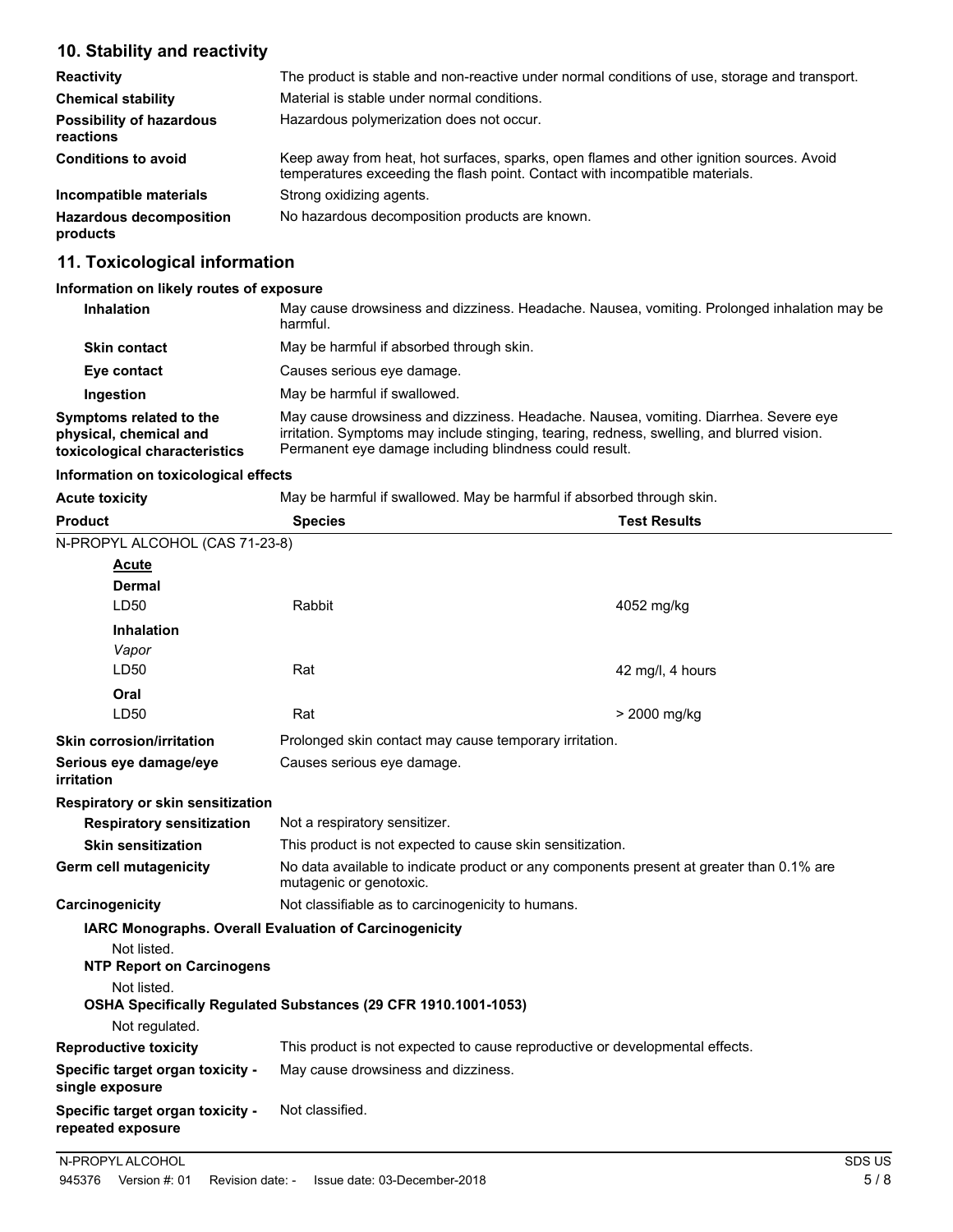| <b>Aspiration hazard</b> | Not an aspiration hazard.            |
|--------------------------|--------------------------------------|
| <b>Chronic effects</b>   | Prolonged inhalation may be harmful. |

### **12. Ecological information**

| <b>Ecotoxicity</b> |  |
|--------------------|--|
|                    |  |

The product is not classified as environmentally hazardous. However, this does not exclude the possibility that large or frequent spills can have a harmful or damaging effect on the environment.

| <b>Product</b>                                                    |                                     | <b>Species</b>                                               | <b>Test Results</b>                                                                        |  |
|-------------------------------------------------------------------|-------------------------------------|--------------------------------------------------------------|--------------------------------------------------------------------------------------------|--|
| N-PROPYL ALCOHOL (CAS 71-23-8)                                    |                                     |                                                              |                                                                                            |  |
| <b>Aquatic</b>                                                    |                                     |                                                              |                                                                                            |  |
| Acute                                                             |                                     |                                                              |                                                                                            |  |
| Crustacea                                                         | EC50                                | Daphnia magna                                                | 3644 mg/l, 48 hours                                                                        |  |
| Fish                                                              | <b>LC50</b>                         | Pimephales promelas                                          | 4480 mg/l, 96 hours                                                                        |  |
| <b>Persistence and degradability</b>                              |                                     | No data is available on the degradability of this substance. |                                                                                            |  |
| <b>Bioaccumulative potential</b>                                  | No data available for this product. |                                                              |                                                                                            |  |
| Partition coefficient n-octanol / water (log Kow)<br>0.2, log Pow |                                     |                                                              |                                                                                            |  |
| Mobility in soil                                                  |                                     | This product is miscible in water.                           |                                                                                            |  |
| Other adverse effects                                             | surfaces.                           |                                                              | The product contains volatile organic compounds (VOC) which will evaporate easily from all |  |

## **13. Disposal considerations**

| <b>Disposal instructions</b>             | Collect and reclaim or dispose in sealed containers at licensed waste disposal site. Incinerate the<br>material under controlled conditions in an approved incinerator. Do not incinerate sealed<br>containers. Dispose of contents/container in accordance with local/regional/national/international<br>regulations. |
|------------------------------------------|------------------------------------------------------------------------------------------------------------------------------------------------------------------------------------------------------------------------------------------------------------------------------------------------------------------------|
| Local disposal regulations               | Dispose in accordance with all applicable regulations.                                                                                                                                                                                                                                                                 |
| Hazardous waste code                     | The waste code should be assigned in discussion between the user, the producer and the waste<br>disposal company.                                                                                                                                                                                                      |
| Waste from residues / unused<br>products | Dispose of in accordance with local regulations. Empty containers or liners may retain some<br>product residues. This material and its container must be disposed of in a safe manner (see:<br>Disposal instructions).                                                                                                 |
| <b>Contaminated packaging</b>            | Since emptied containers may retain product residue, follow label warnings even after container is<br>emptied. Empty containers should be taken to an approved waste handling site for recycling or<br>disposal.                                                                                                       |

## **14. Transport information**

| DOT                               |                                                                                                      |
|-----------------------------------|------------------------------------------------------------------------------------------------------|
| UN number                         | <b>UN1274</b>                                                                                        |
| UN proper shipping name           | n-Propanol                                                                                           |
| <b>Transport hazard class(es)</b> |                                                                                                      |
| <b>Class</b>                      | 3                                                                                                    |
| <b>Subsidiary risk</b>            |                                                                                                      |
| Label(s)                          | 3                                                                                                    |
| Packing group                     | Ш                                                                                                    |
| <b>Environmental hazards</b>      |                                                                                                      |
| <b>Marine pollutant</b>           | No.                                                                                                  |
|                                   | Special precautions for user Read safety instructions, SDS and emergency procedures before handling. |
| <b>Special provisions</b>         | B1, IB3, T2, TP1                                                                                     |
| <b>Packaging exceptions</b>       | 150                                                                                                  |
| Packaging non bulk                | 203                                                                                                  |
| Packaging bulk                    | 242                                                                                                  |
| IATA                              |                                                                                                      |
| <b>UN number</b>                  | <b>UN1274</b>                                                                                        |
| UN proper shipping name           | n-Propanol                                                                                           |
| Transport hazard class(es)        |                                                                                                      |
| <b>Class</b>                      | 3                                                                                                    |
| <b>Subsidiary risk</b>            | -                                                                                                    |
| Packing group                     | Ш                                                                                                    |
| <b>Environmental hazards</b>      | No.                                                                                                  |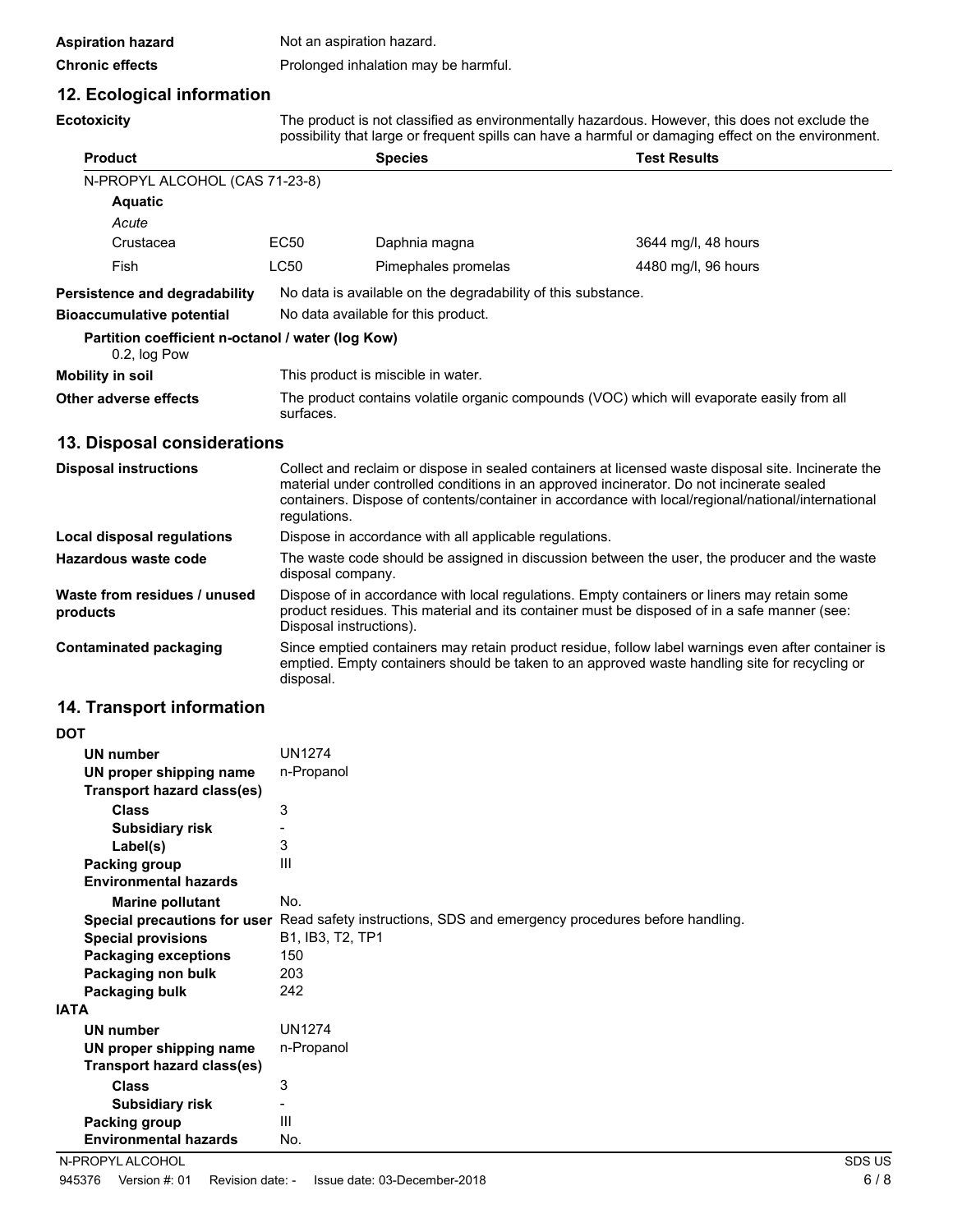**ERG Code** 3L **Special precautions for user** Read safety instructions, SDS and emergency procedures before handling.

|                                                                                  | Special precautions for user Read safety instructions, SDS and emergency procedures before handling.                                                    |
|----------------------------------------------------------------------------------|---------------------------------------------------------------------------------------------------------------------------------------------------------|
| <b>IMDG</b>                                                                      |                                                                                                                                                         |
| <b>UN number</b><br>UN proper shipping name                                      | <b>UN1274</b><br>n-PROPANOL                                                                                                                             |
| <b>Transport hazard class(es)</b>                                                |                                                                                                                                                         |
| <b>Class</b>                                                                     | 3                                                                                                                                                       |
| <b>Subsidiary risk</b>                                                           | $\overline{\phantom{0}}$                                                                                                                                |
| Packing group                                                                    | III                                                                                                                                                     |
| <b>Environmental hazards</b>                                                     |                                                                                                                                                         |
| <b>Marine pollutant</b>                                                          | No.                                                                                                                                                     |
| <b>EmS</b>                                                                       | $F-E$ , S-D                                                                                                                                             |
| Transport in bulk according to<br>Annex II of MARPOL 73/78 and<br>the IBC Code   | Special precautions for user Read safety instructions, SDS and emergency procedures before handling.<br>Not established.                                |
| 15. Regulatory information                                                       |                                                                                                                                                         |
| <b>US federal regulations</b>                                                    | This product is a "Hazardous Chemical" as defined by the OSHA Hazard Communication<br>Standard, 29 CFR 1910.1200.                                       |
|                                                                                  | TSCA Section 12(b) Export Notification (40 CFR 707, Subpt. D)                                                                                           |
| Not regulated.                                                                   |                                                                                                                                                         |
|                                                                                  | <b>CERCLA Hazardous Substance List (40 CFR 302.4)</b>                                                                                                   |
| N-PROPYL ALCOHOL (CAS 71-23-8)<br><b>SARA 304 Emergency release notification</b> | Listed.                                                                                                                                                 |
| Not regulated.                                                                   |                                                                                                                                                         |
|                                                                                  | OSHA Specifically Regulated Substances (29 CFR 1910.1001-1053)                                                                                          |
| Not regulated.                                                                   |                                                                                                                                                         |
| <b>Toxic Substances Control</b><br>Act (TSCA)                                    | This substance is on the TSCA 8(b) inventory and is designated "active".                                                                                |
| Superfund Amendments and Reauthorization Act of 1986 (SARA)                      |                                                                                                                                                         |
| SARA 302 Extremely hazardous substance                                           |                                                                                                                                                         |
| Not listed.                                                                      |                                                                                                                                                         |
| SARA 311/312 Hazardous<br>chemical                                               | Yes                                                                                                                                                     |
| <b>Classified hazard</b><br>categories                                           | Flammable (gases, aerosols, liquids, or solids)<br>Serious eye damage or eye irritation<br>Specific target organ toxicity (single or repeated exposure) |
|                                                                                  |                                                                                                                                                         |
| SARA 313 (TRI reporting)<br>Not regulated.                                       |                                                                                                                                                         |
| Other federal regulations                                                        |                                                                                                                                                         |
|                                                                                  | Clean Air Act (CAA) Section 112 Hazardous Air Pollutants (HAPs) List                                                                                    |
| Not regulated.                                                                   | Clean Air Act (CAA) Section 112(r) Accidental Release Prevention (40 CFR 68.130)                                                                        |
| Not regulated.                                                                   |                                                                                                                                                         |
| <b>Safe Drinking Water Act</b><br>(SDWA)                                         | Not regulated.                                                                                                                                          |
| N-PROPYL ALCOHOL (CAS 71-23-8)                                                   | FEMA Priority Substances Respiratory Health and Safety in the Flavor Manufacturing Workplace<br>Low priority                                            |
| <b>US state regulations</b>                                                      |                                                                                                                                                         |
| US. Massachusetts RTK - Substance List                                           |                                                                                                                                                         |
|                                                                                  |                                                                                                                                                         |
| N-PROPYL ALCOHOL (CAS 71-23-8)                                                   | US. New Jersey Worker and Community Right-to-Know Act                                                                                                   |
| N-PROPYL ALCOHOL (CAS 71-23-8)                                                   |                                                                                                                                                         |
|                                                                                  |                                                                                                                                                         |